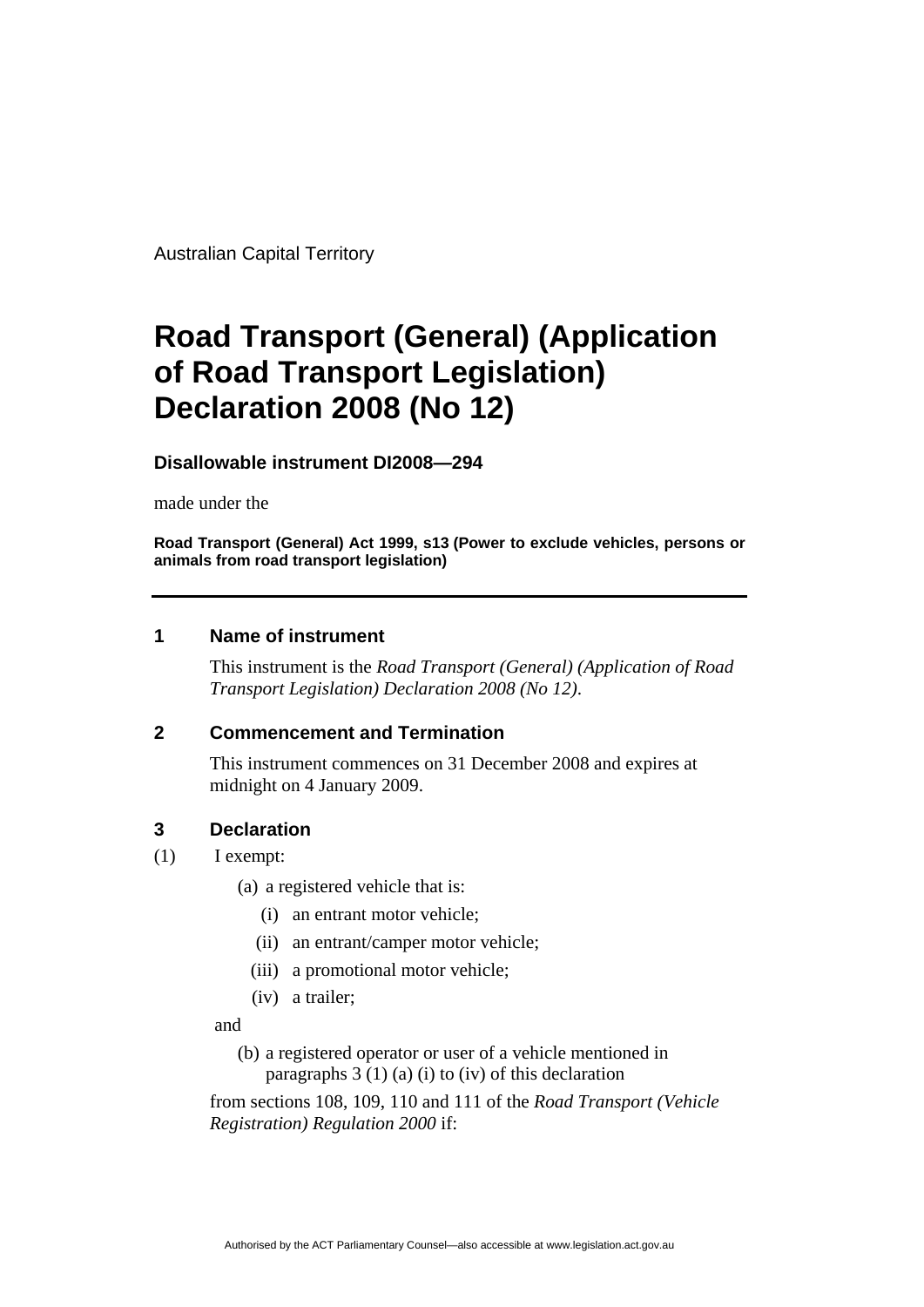- (c) the motor vehicle or trailer is within the fenced area of Exhibition Park In Canberra, shown on the map in the schedule to this declaration; and
- (d) the motor vehicle or trailer is participating in the Summernats event.
- (2) I exempt:
	- (a) an unregistered vehicle that is:
		- (i) an entrant motor vehicle;
		- (ii) an entrant/camper motor vehicle;
		- (iii) a promotional motor vehicle;
		- (iv) a trailer;
	- (b) and an owner or user of a vehicle mentioned in paragraphs 3 (2) (a) (i) to (iv) of this declaration

from subsection 18(1) of the *Road Transport (Vehicle Registration) Act 1999* and from sections 108, 109, 110 and 111 of *the Road Transport (Vehicle Registration) Regulation 2000*, if:

- (c) the motor vehicle or trailer is within the fenced area of Exhibition Park In Canberra, shown on the map in the schedule to this declaration; and
- (d) the motor vehicle or trailer is participating in the Summernats event.
- (3) To avoid doubt, this declaration does not apply to the use of any motor vehicle or trailer outside Exhibition Park in Canberra.

## **4 Definitions**

In this declaration:

*entrant/camper motor vehicle* means a motor vehicle or trailer that Street Machine Services ACT Pty Ltd has issued with a colour-coded sticker for the Summernats event containing a unique identification number and bearing the words 'entrant/camper'.

*entrant motor vehicle* means a motor vehicle or trailer that Street Machine Services ACT Pty Ltd has issued with a colour-coded sticker for the Summernats event containing a unique identification number and bearing the word 'entrant'.

*motor vehicle* means a motor vehicle under the *Road Transport (General) Act 1999.* 

*owner* means an owner under section 159 of the *Road Transport (General) Act 1999*;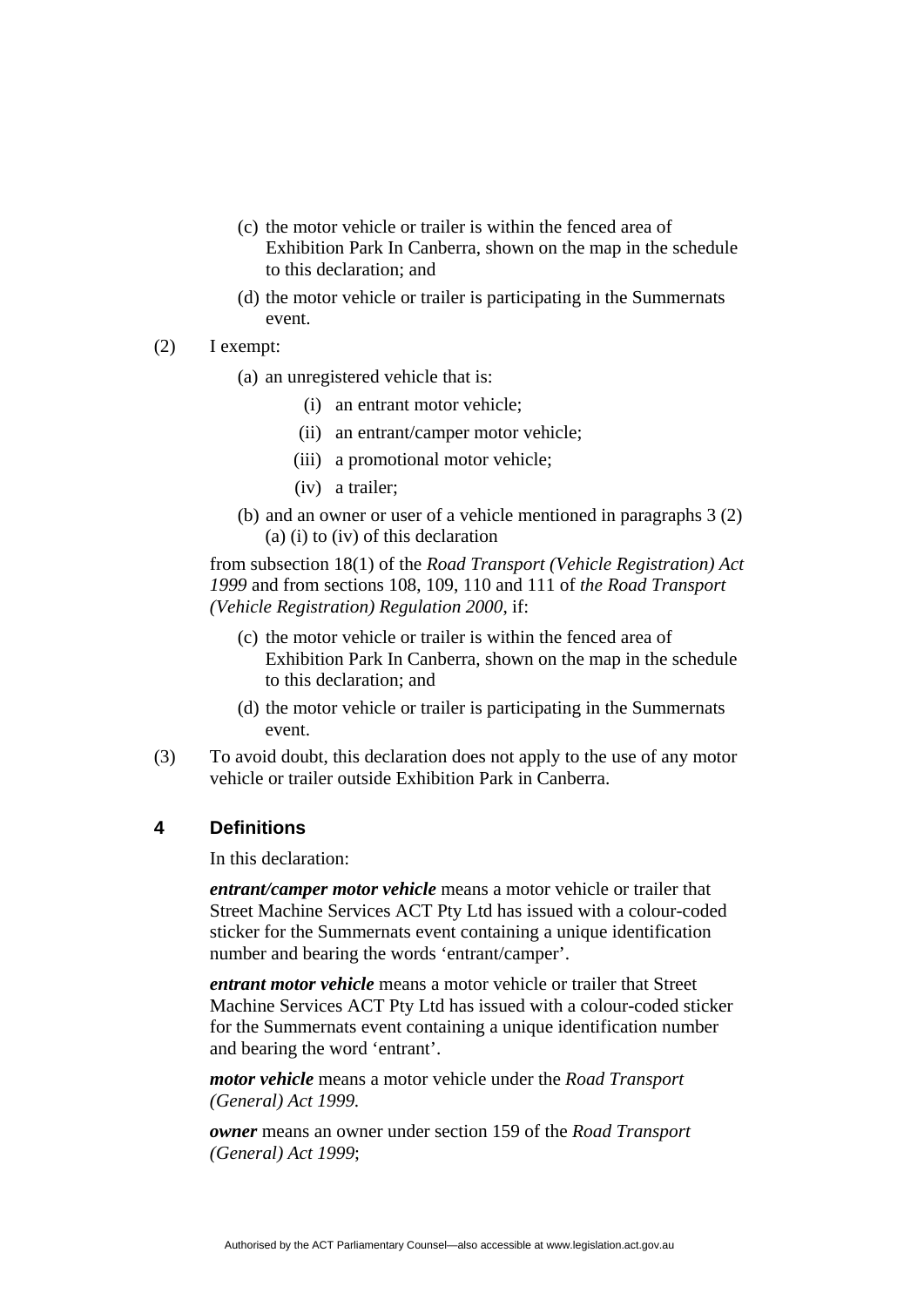*promotional motor vehicle* means a motor vehicle or trailer that Street Machine Services ACT Pty Ltd has issued with a colour-coded sticker for the event containing a unique identification number and bearing the words 'promotional'.

*Summernats event* means the Street Machine Magazine 22nd Summernats Car Festival at Exhibition Park in Canberra on 1 January to 4 January 2009, and includes related preparatory activities occurring at Exhibition Park in Canberra on 31 December 2008.

*registered operator* means a registered operator under the *Road Transport (Vehicle Registration) Act 1999*.

*registered vehicle* means a registrable vehicle that is registered under the *Road Transport (Vehicle Registration) Act 1999*, or registered under the law of another jurisdiction, external Territory or foreign country.

*trailer* means a trailer under the *Road Transport (General) Act 1999.*

*user* means a person who drives, parks or stops a vehicle within the fenced area of Exhibition Park in Canberra, shown in the map in the schedule to this declaration.

Jon Stanhope MLA Minister for Transport 18 December 2008